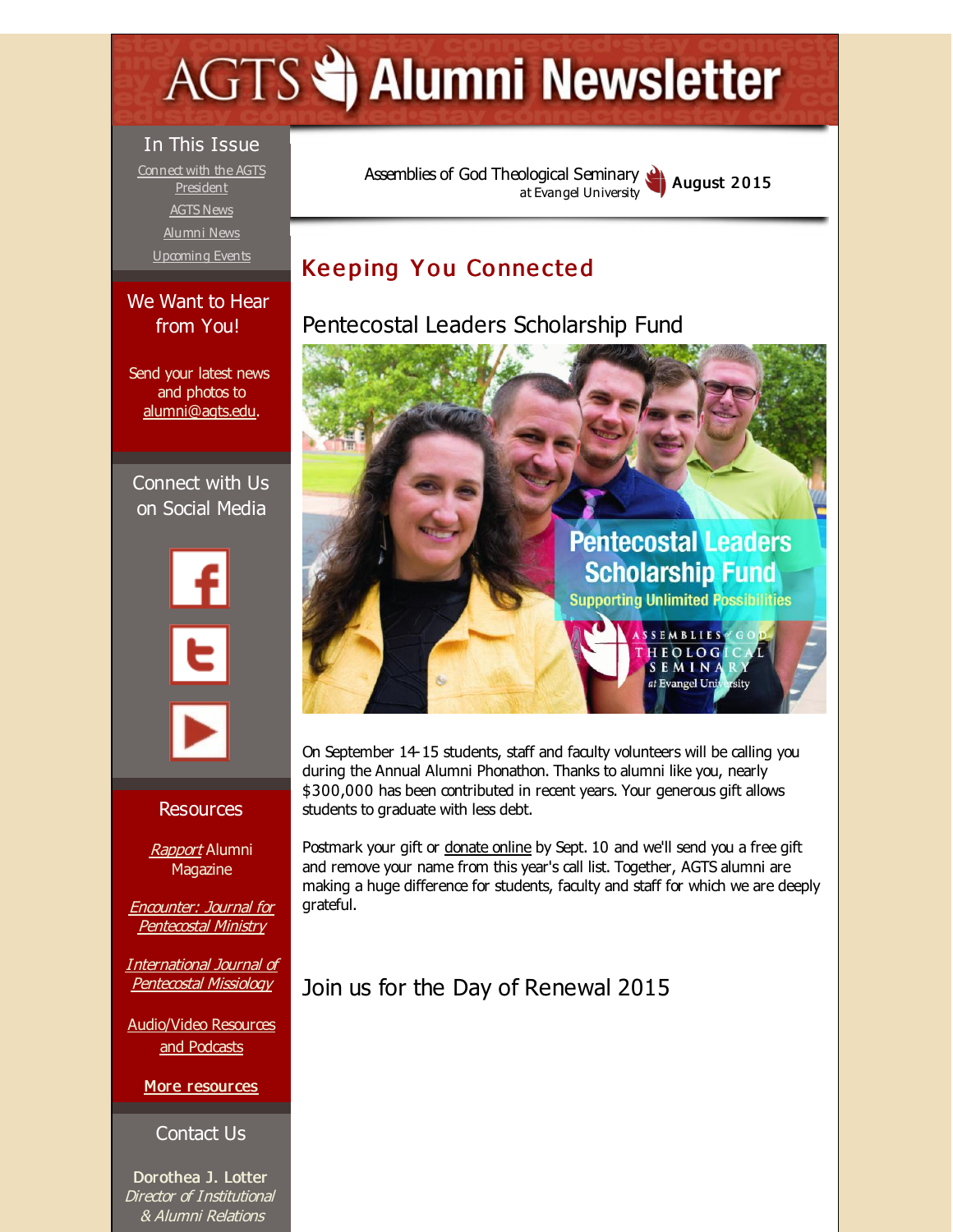[dlotter@agts.edu](mailto:dlotter@agts.edu)

Deborah Fegler Development & Alumni **Coordinator** [dfegler@agts.edu](mailto:dfegler@agts.edu)

Jennifer S. Hall Promotions Coordinator [jhall@agts.edu](mailto:jhall@agts.edu)

Eric S. Friesen Promotions Specialist [promotions@agts.edu](mailto:promotions@agts.edu) (417) 268-1032

The AGTS community sets this day aside every year to seek God. On this occasion, we are fasting from work and dasses, purposefully setting our hearts, minds and bodies on a path to seek him during three simple services, which indude worship, preaching and prayer with Jeff Hartensveld ('89), Mobilization Director at Assemblies of God World Missions.

You are invited to three different services in the AGTS chapel:



- 9:30 a.m.
- 1:30 p.m.
- $\bullet$  6 p.m.

[alumni@agts.edu](mailto:alumni@agts.edu)

[www.agts.edu/alumni](http://r20.rs6.net/tn.jsp?f=001PHYsbnI4jwo9UNA6X_nm4u4Bs3EjRC7EXKvZ98pJ10XIpDZQdRpg-Y9b6_ZzrEs7ZoM8np77A_2fHNP2kslCUTg5lFTX4WWOlCKBjQFjuEX9h1eVSZH55GNmSEZ3OjCx9i2ibjwfGWxidftDOcWZQ0zX72If0AD1k9DJZgCmh48PzjH66NQqrw==&c=&ch=)

Invest in Student **Scholarships** 

# **DONATE**

Please join us Sept. 22 in person or via live [stream](http://r20.rs6.net/tn.jsp?f=001PHYsbnI4jwo9UNA6X_nm4u4Bs3EjRC7EXKvZ98pJ10XIpDZQdRpg-TdlS1mjjDG1pgfIuzc4r9lmoR_p9bx4WWtMlXCngTYONK0xK7DuKIluRu-qdwKo_aREtOOpeQXWEmQGP0UxnraUXx72zo8vu9zSwwW60cTVWlCJX3a2-nNSbFBuS3XbIqUq-G3UHCfrAUTZpUXduuPcQoJlgpBBLOgkCYfoaXUf&c=&ch=)!

# **Connect with AGTS President Mark** Haus fe ld

Dr. Hausfeld will be at the following

events:

- Sept.  $7-11$ : Teaching at the Continental Theological Seminary, Brussels, Belgium
- Sept.  $18-20$ : Presenting a paper for the Evangelical Missions Society, Dallas, Texas
- Sept.  $24-26$ : Attending the Missio Nexus Conference, Orlando, Fla.
- $\cdot$  Oct. 2-4: Attending the Muslim Awareness Seminar and Missions Convention, Lombard, Ill.



## **AGTS News**

Alliance for AG Higher Education Awards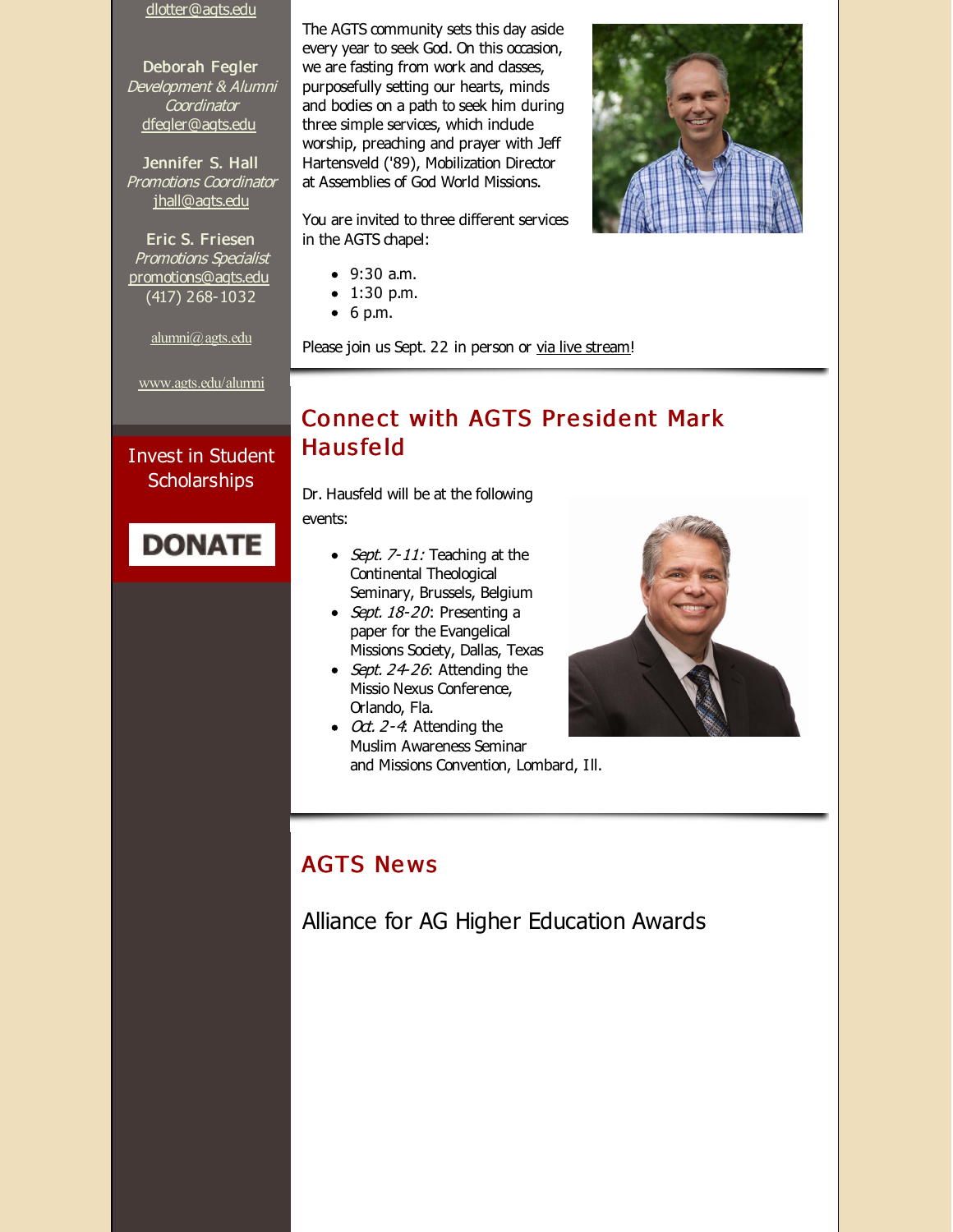

AG General Superintendent George O. Wood presents Dr. Oss with the Distinguished Educator Award.

The AGTS community received extensive recognition during the Alliance for AG Higher Education awards luncheon at General Council in Orlando in August. Dr. Glynn Hall, who served AGTS as academic dean (1983-1987); president (1987- 1990) and faculty member (1990-1996), received the Distinguished Administrator Award.

Dr. Doug Oss, faculty member at Valley Forge University (1984-1988); Central Bible College (1988-2005) and AGTS (2005 to present), received the Distinguished Educator Award. Dr. Oss leads the Burnett Preaching Center at AGTS and is the director of the PhD and ThM in Biblical Interpretation and Theology programs.

Other AGTS community members who were recognized for their service to AG Higher Education induded Dr. Jim Railey, 35-year Educator Award; Dr. Debbie Gill ('78, '79), 25-year Educator Award and Dr. David Bundrick ('81), 30-year Administrator Award.

#### AGTS Alumni Reception at General Council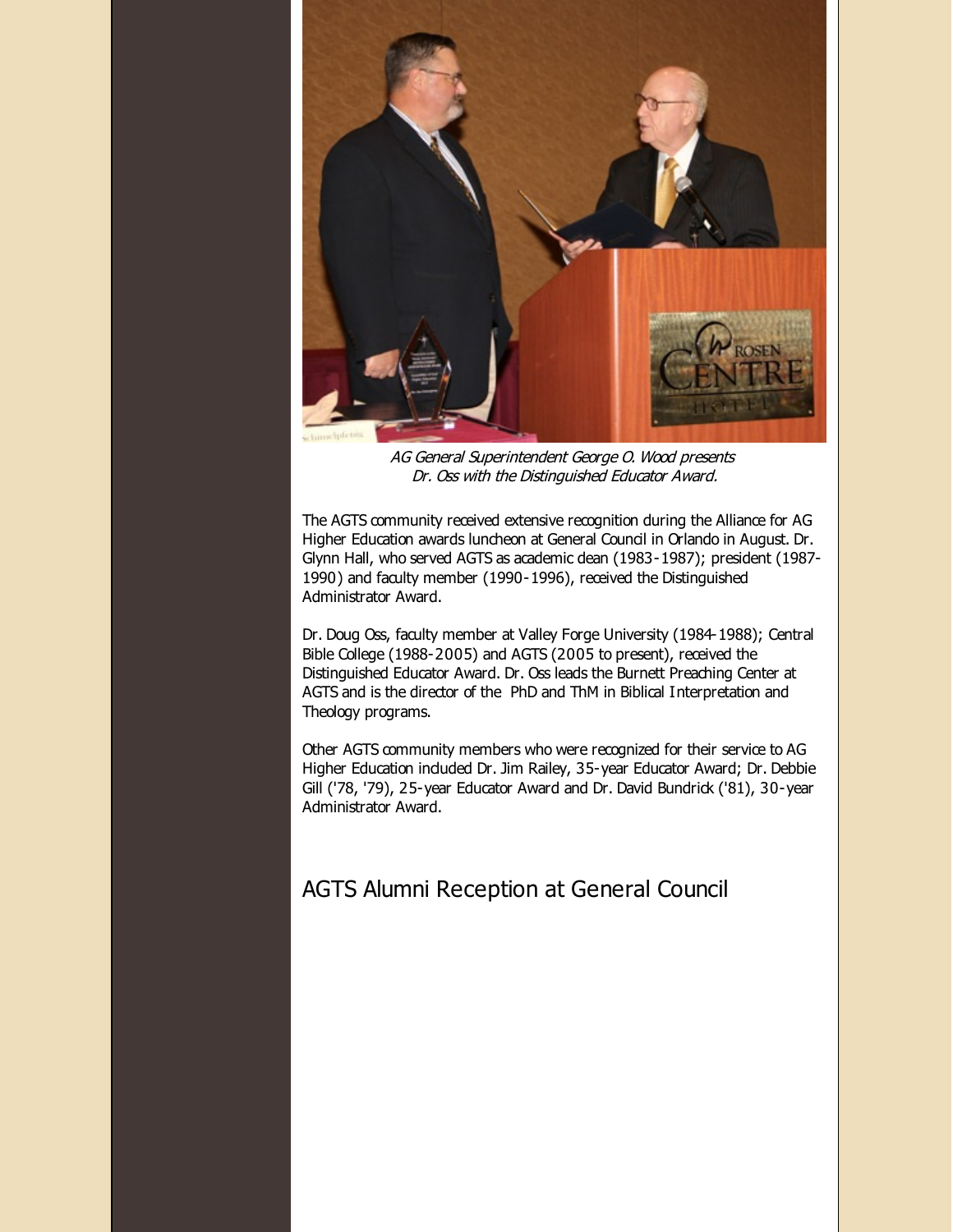

We enjoyed visiting with over 300 alumni, friends and family at the Wednesday evening reception. Check out the photo [gallery](http://r20.rs6.net/tn.jsp?f=001PHYsbnI4jwo9UNA6X_nm4u4Bs3EjRC7EXKvZ98pJ10XIpDZQdRpg-TdlS1mjjDG1G2jbgI9GTf-XLy4mtZuZYLypACJVrkE1icSol_QnS9HofpfRtzFFy3ORVqF25kUJ280yE43bDBPqdOssPA93p2I7OsRdwuX7G4nyGRQBG_h-O6cLvPA1PhRhjzZ_TpydnHBb8KY263Qq4YJGbBEabpLd9B3b61a5Ve7V9q3NDjallLG22w86qVzDbNP69elCMecWD2QaeyO3cl_cxe3DMw==&c=&ch=) online.

#### Alumni Family Picnic

A huge thank you to all those who participated in the EU, CBC & AGTS Alumni Family Picnic! Evangel hosted the picnic and welcomed over 625 alumni and family members to the university campus Friday evening, Aug. 14.



Special alumni guests induded Princesses Aurora and Cinderella! (Secret identities: AGTS Student Life & Spiritual Formation Administrative Assistant, Kate Alsup and AGTS Enrollment Recruiter, Christina Ketchem)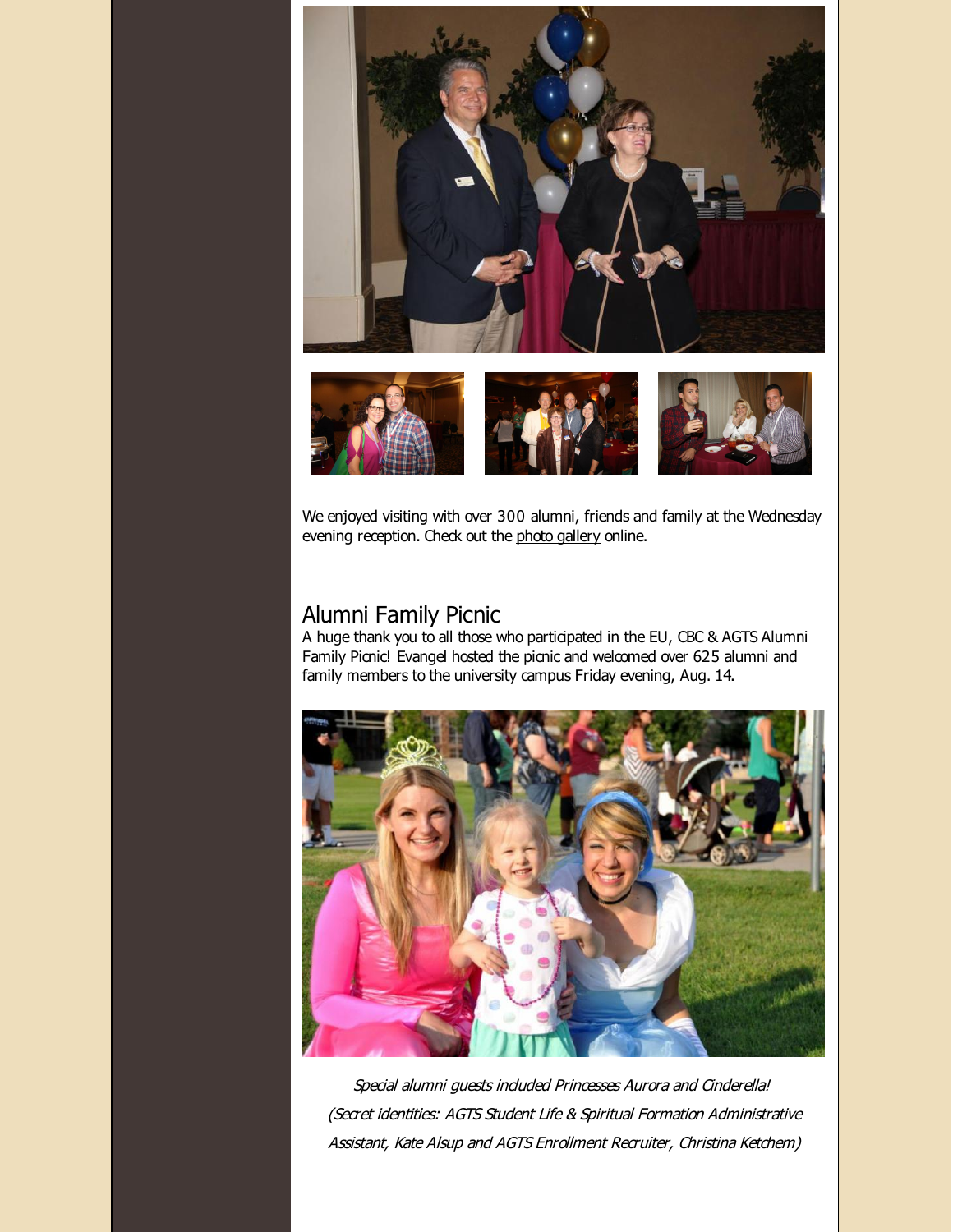

Refer a student Do you know someone interested in attending AGTS? Use this [online](http://r20.rs6.net/tn.jsp?f=001PHYsbnI4jwo9UNA6X_nm4u4Bs3EjRC7EXKvZ98pJ10XIpDZQdRpg-doXV448D5jUgwgcdjyTKS58LHU3bGKWCh_W9KA0ZNZEbQXVKCzpYMJqbPkzTjM8N3LmBD4qt8izdACteBJUvgk7C9QiRkphv-vgcjeMHK2nI-aBU6QXGJrH2sM3vOyTg69l3rCNulsa&c=&ch=) form or connect with Brett Jacques, AGTS Enrollment [Representative.](mailto:jacquesb@evangel.edu)

## Faculty Ne ws





From Dr. Klaus' Facebook post: "Next steps are starting. Today I rejoined the Latin America ChildCare team. 16 years ago I left to become President at AGTS. Today I've come full circle and am back with LACC as VP. Thanks to the LACC family and the President Phil Schmidt for recyding this 'viejo.' Adelante!"

# Alumni Ne ws

Timothy Blanton ('15) has an internship with Murrell Psychological Service and ProPsych of Springfield. Blanton plans on continuing his career with special emphasis in the area of Christian counseling.



The PE News recently featured Mike Burnette ('08) and how his focus on the missing helped him draw his church from the brink of foredosure. Read all [about](http://r20.rs6.net/tn.jsp?f=001PHYsbnI4jwo9UNA6X_nm4u4Bs3EjRC7EXKvZ98pJ10XIpDZQdRpg-TdlS1mjjDG1v7hgAYEqzYpWIp2eN49fKxmY5L4yg22rVayU82zopfTwDrIRoDxtjWDIQp91MEBXyvXdGcEyGjK_3GB0HcuzrPKaS2pigeMaBvvnv5jAXYuTFhX9I6lltFaYMFXAluOro01w1uwnOPky-dXIKWx2zV2MsD3cMz79w8TyjiJU0mQ2N0l8JH2oDkQGB7acsW3K&c=&ch=) it here.